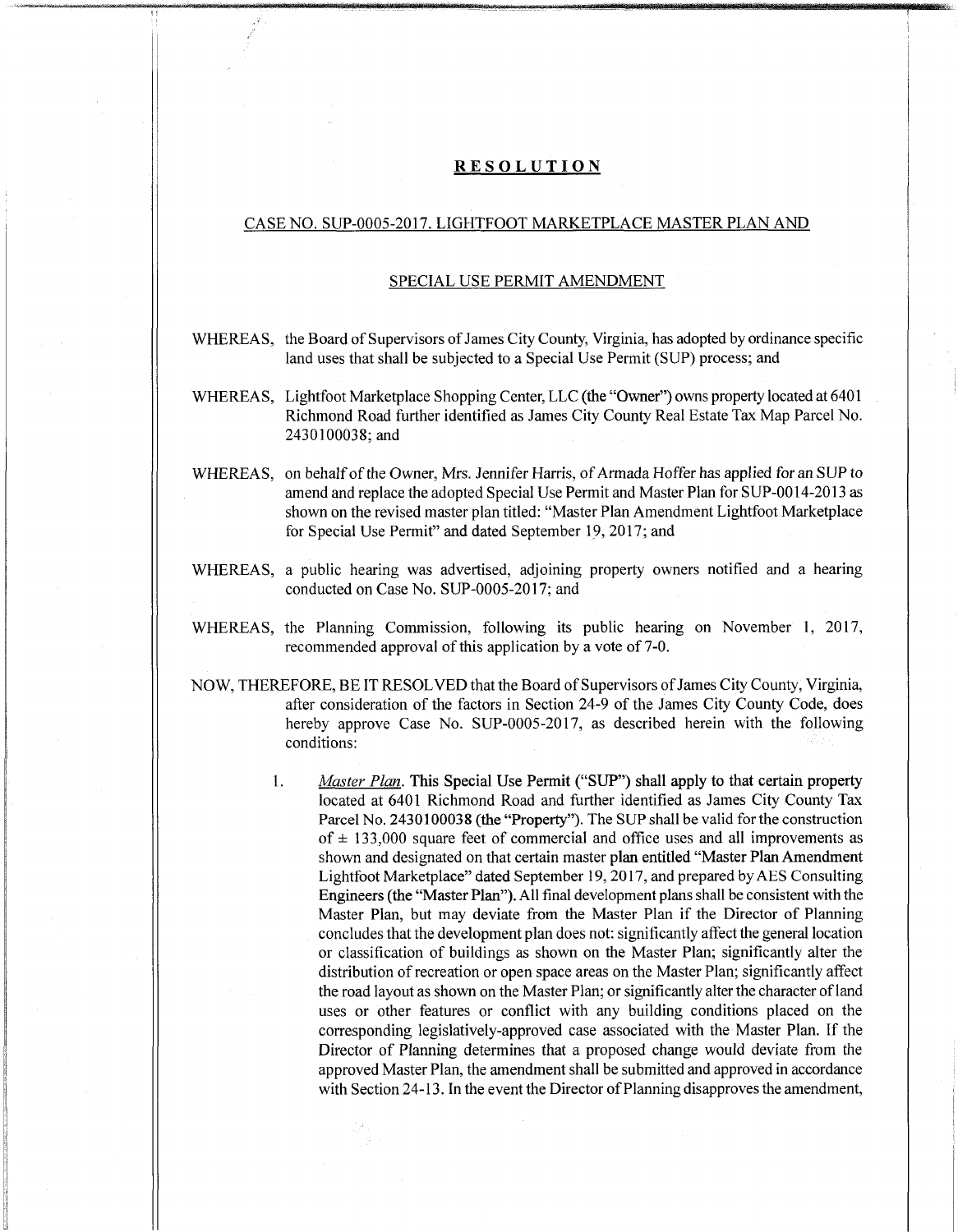the applicant may appeal the decision to the Development Review Committee which shall forward a recommendation to the Planning Commission.

- *Impervious Cover.* Impervious cover on the Property shall be reduced by at least 20% as compared to the previous conditions of the Williamsburg Outlet Mall. Calculations shall be included on each site plan for improvements on the Property that includes the existing impervious cover, the proposed impervious cover and the cumulative total impervious cover reduction of all plans. **2.**
- *Water Conservation.* The owner of the Property (the "Owner") shall be responsible for developing and enforcing water conservation standards to be submitted to and approved by the James City Service Authority (the "JCSA") prior to final site plan approval. The standards shall include, but shall not be limited to, such water conservation measures as limitations on the installation and use ofirrigation systems and irrigation wells, the use of approved landscaping materials including the use of drought-resistant native and other adopted low-water-use landscaping materials and warm-season turf where appropriate, and the use of water-conserving fixtures and appliances to promote water conservation and minimize the use of public water resources. **3.**
- *Irrigation.* In the design phase, the developer and designing engineer shall take into consideration the design of stormwater systems that can be used to collect stormwater for outdoor water use for the entire Property. Only surface water collected from surface water impoundments, or water taken from an underground cistern, may be used for irrigating common areas on the Property. In no circumstances shall the JCSA public water supply be used for irrigation, except as otherwise provided by this condition. If the Owner demonstrates to the satisfaction and approval of the General Manager ofthe JCSA through drainage area studies and irrigation water budgets that the impoundments cannot provide sufficient water for all irrigation, the General Manager of the JCSA may, in writing, approve a shallow (less than 100 feet) irrigation well to supplement the water provided by the impoundments or cisterns. **4.**
- *Richmond Road Bike Lane.* In accordance with the Regional Bikeway Map, a bike lane shall be provided along the Property's Richmond Road frontage. However, this requirement may be waived by the Director of Planning should the Owner demonstrate that existing pavement width or section, drainage, or other engineering constraints adjacent to Parcel No. 2430100039 would restrict the ability ofthe Owner to install the bike lane in a manner that would meet the Virginia Department of Transportation (VDOT) requirements. Such analysis shall be submitted concurrent with the initial building site plan. If a bike lane can be installed, it shall be completed concurrent with improvements to the Richmond Road/Lightfoot Road/Shopping Center entrance intersection unless otherwise approved by the Director of Planning. In the event the Director of Planning disapproves the waiver, the applicant may appeal the decision of the Director of Planning to the Development Review Committee which shall forward a recommendation to the Planning Commission. 5.
	- *Pedestrian Facilities.* The sidewalk connections internal to the Property, the multiuse trail along Centerville Road, and the connection to the Liberty Crossing trail shall be implemented as shown on the Master Plan. Minor alterations in location that result in equivalent facilities may be approved by the Director of Planning. All pedestrian facilities shall be shown as part of the initial building site plan, or shall be submitted

6.

■Mma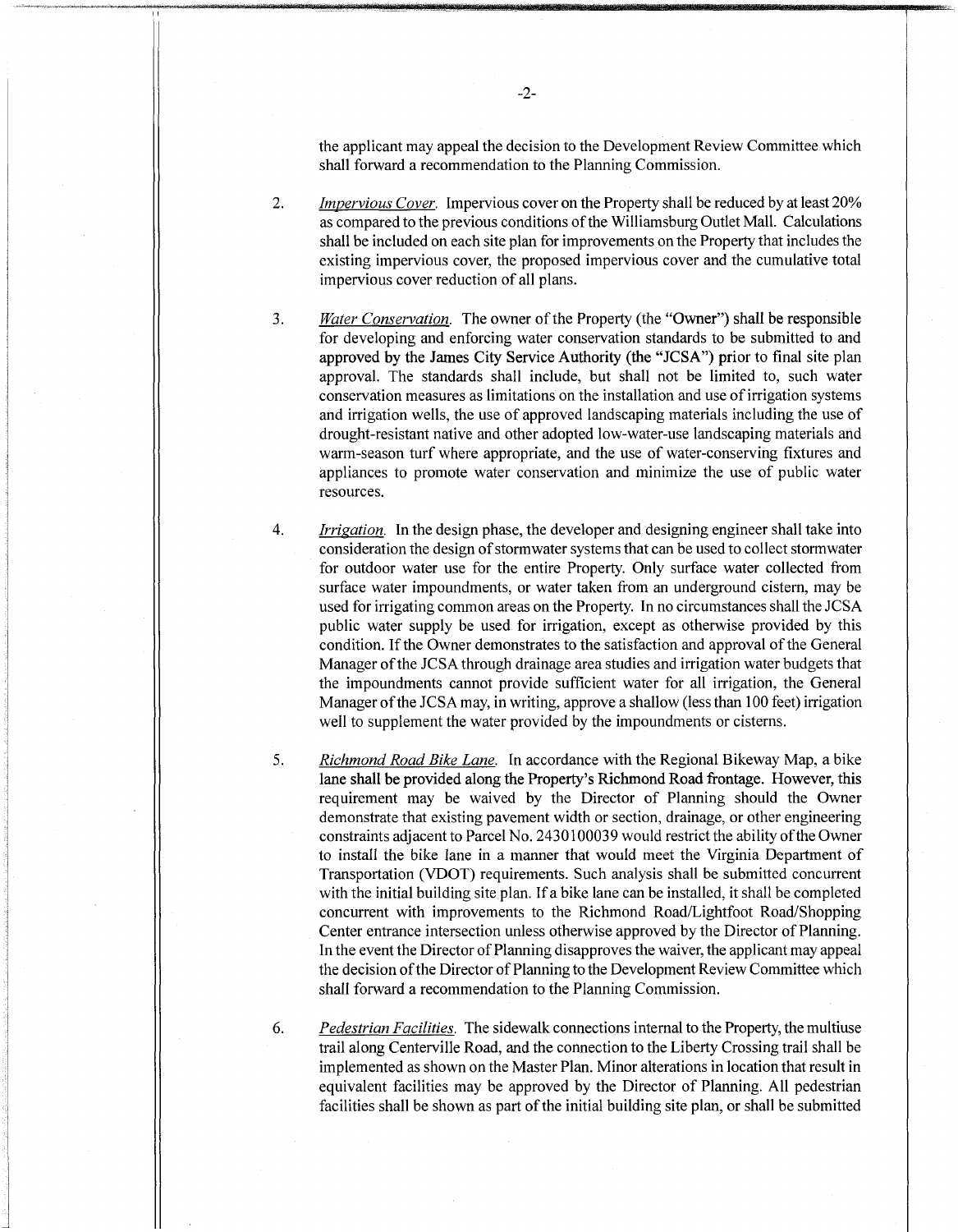as a separate plan concurrent with the initial building site plan. Prior to approval of such plan, the design of all pedestrian facilities shall be reviewed and approved by the Director of Planning. The pedestrian facilities shall be installed prior to the issuance of a Certificate of Occupancy for the initial building on the Property, unless other arrangements are approved by the Director of Planning, or his designee, in writing.

*Traffic Improvements.* Prior to the issuance of a Certificate of Occupancy for the initial building on the Property (unless other timing is approved by the Director of Planning in writing), the following improvements shall be constructed or bonded in a manner acceptable to the County Attorney: **7.**

### *Intersection ofRichmond Road andLightfoot Road/West Site Entrance*

- The Property's West Entrance shall have three exiting lanes (one left, one leftthrough and one right) and two entering lanes. a.
- The existing eastbound Richmond Road left-turn lane shall be lengthened from 150 feet to 250 feet. b.
- A pedestrian crosswalk and pedestrian heads shall be installed that will work concurrently with the eastbound through motion on Richmond Road. A crosswalk and pedestrian heads shall be provided across Richmond Road that will work concurrently with either the Lightfoot Marketplace phase or the Lightfoot Road phase. These crosswalk improvements across Richmond Road shall include the provision of a pedestrian refuge area in the median to accommodate pedestrian traffic and to provide an adequate crossing surface. The West Site Entrance widening improvements shall include re-striping/delineation of the pedestrian crosswalk and installation of supplemental pedestrian crosswalk signage. **c.**
- The existing traffic signal shall be modified to provide protected-permissive movements (flashing yellow arrows) for Richmond Road left-turn movements, the pedestrian movements and the additional lanes at Lightfoot Marketplace. The Owner shall be responsible for the purchase and installation of the necessary flashing yellow arrow traffic signal equipment as well asthe retiming/updating of signal timing plans for the intersection to ensure coordination with the adjacent signalized intersections. d.
- A railroad pre-emption switch shall be provided in the controller cabinet. VDOT shall be responsible for the connection of the pre-emption switch to the railroad gates and any associated permitting required as a result of the pre-emption switch. e.

#### *Intersection ofRichmond Road and Centerville Road*

a. Add/install supplemental Yield pavement markings to increase driver awareness as a result of the dual left-turn movement occurring from westbound Richmond Road to southbound Centerville Road.

### *Intersection ofCenterville Road, Opportunity Way andthe Property's South Entrance*

The Property's South Entrance shall have three exiting lanes (one left, one leftthrough, and one right) and two entering lanes. a.

**! r**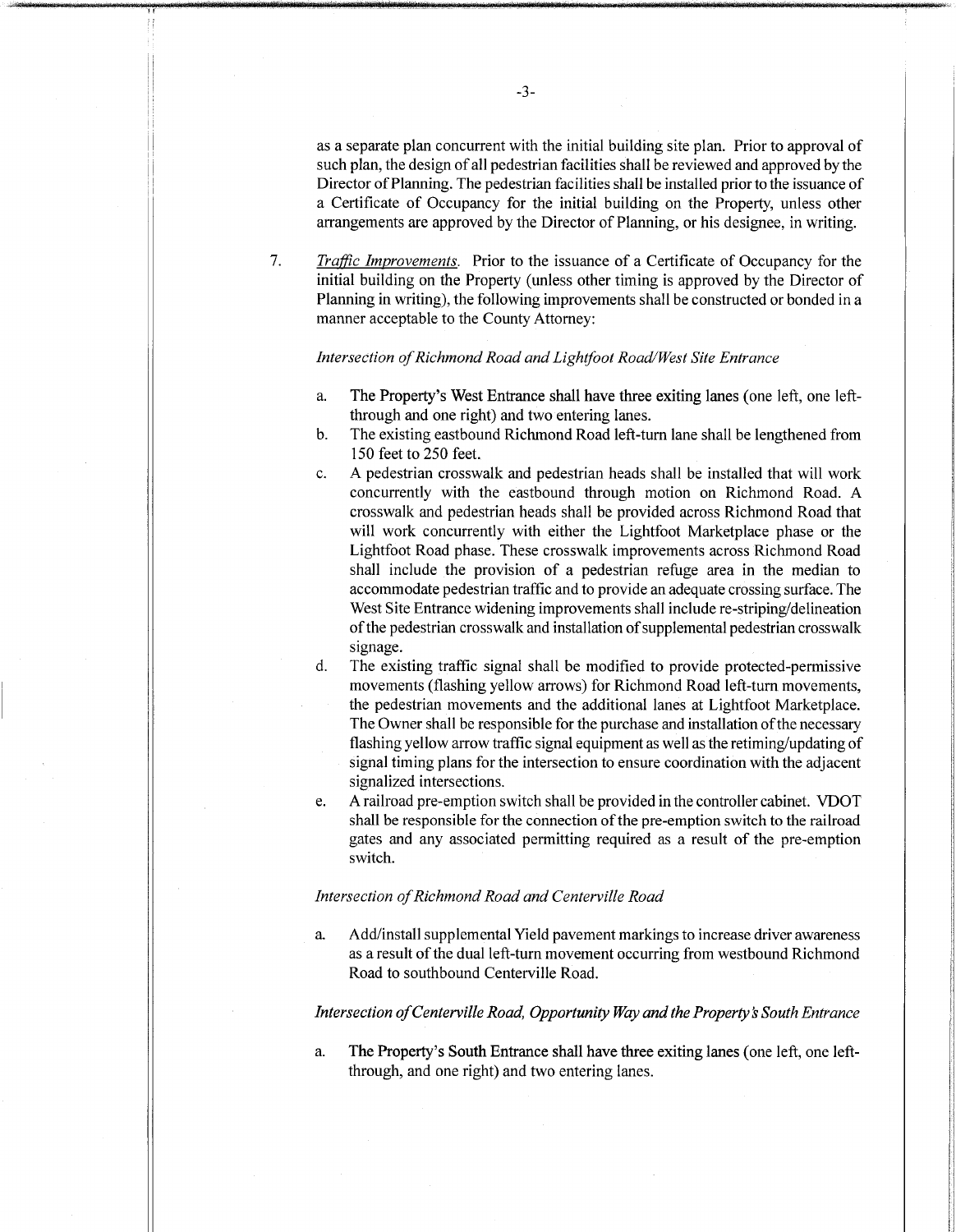- An additional 200-foot left-turn lane with taper shall be constructed for northbound Centerville Road to provide a dual left-turn lane. In making this improvement, the existing dedicated bike lane shall be retained. b.
- The existing traffic signal shall be modified to meet the lane configurations noted herein. The Owner shall be responsible for the purchase and installation of the traffic signal equipment necessary to modify the existing traffic signal so that it can accommodate the dual left-turn movement. **c.**
- With the widening of the Property ' s South Entrance, the improvements shall include the re-striping/delineation of a pedestrian crosswalk across this approach as well as installation of supplemental pedestrian crosswalk signage. d.

# *8. Sustainable Design Initiatives.*

**.a**

- a. Sustainable design initiatives shall be implemented during development of the Property and construction of buildings 1 through 5 on the Master Plan to achieve the equivalent of those credits that would be required to achieve the "Certified" level in the LEED 2009 Certification program. This shall include completion of all prerequisite items, except that for the Energy and Atmosphere category prerequisite number 1, the Owner may choose to pursue Energy Star designation or such other energy system verification process as is approved in advance by the Director of Planning. In addition, for up to a maximum of 10% of the points needed to reach the LEED "Certified " level, the Owner may request that initiatives equivalent to, but not included on the LEED checklist as credits, be pursued instead. Any request for equivalent initiatives shall be submitted in writing as part of the process specified in (b) below, together with supporting documentation for review and approval by the Director of Planning.
- b. Application for formal LEED certification by the USGBC is at the discretion of the Owner, and is not required. If formal LEED certification is not pursued, compliance with this condition shall be monitored and verified to the County by a LEED Accredited Professional engaged by the Owner. The monitoring and verification process shall include submission of the checklist for each building (buildings <sup>1</sup> through 5) at the time of building permit application which shows the proposed initiatives for review by the Director ofPlanning or his designee(s), and a meeting between the Director ofPlanning or his designee(s) and the LEED Accredited Professional prior to Certificate of Occupancy for each building to review the initiatives which have been completed and develop a timeline for any items which are outstanding.
- c. The Owner, in coordination with the Director of Planning, will examine the feasibility of including sustainable design initiatives in Buildings 6a and 6b on the Master Plan. Prior to the issuance of a building permit for Buildings 6a and 6b, the Owner and/or tenant will identify and select a minimum of three initiatives from the LEED 2009 Certification Program checklist (above and beyond those otherwise required by the latest edition of the Virginia Energy Conservation Code). Such initiatives shall be approved by the Director of Planning. Verification that the initiatives have been completed shall be submitted prior to issuance of a permanent Certificate of Occupancy unless otherwise agreed in writing by the Director of Planning.

d. In the event the Director of Planning disapproves the other energy system verification process or the equivalent initiatives as specified in (a) above, or the three initiatives for Buildings 6a and 6b as specified in (c) above, the applicant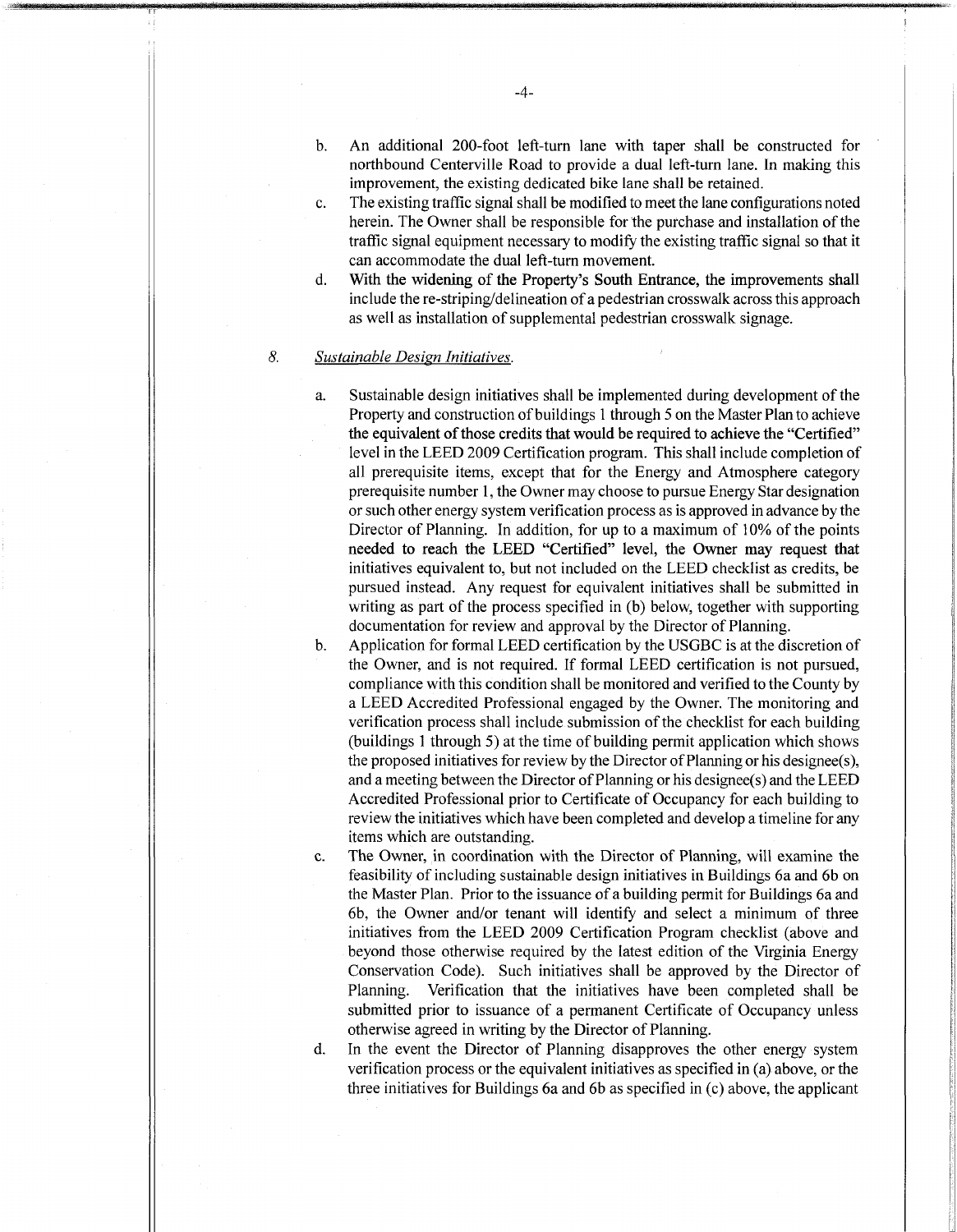may appeal the decision of the Director of Planning to the Development Review Committee which shall forward a recommendation to the Planning Commission.

# *9. Architectural Review.*

a. Prior to issuance of a Building Permit for each building shown on the Master Plan, the Director of Planning, or his designee, shall review and approve the final building elevations and architectural design for such building. The final building elevations shall specifically include the view of the building for all sides visible from Centerville or Richmond Road. Buildings shall be substantially consistent, with only minor changes, with the Lightfoot Marketplace Design Guidelines dated December 27, 2013 and the architectural elevations titled "Lightfoot Marketplace - Architectural Renderings" dated November 8, 2013 and December 23, 2013 prepared by Bonstra Haresign Architects. Determination of substantial architectural consistency shall be determined by the Director of Planning or his designee. In the event the Director of Planning disapproves the waiver, the applicant may appeal the decision of the Director of Planning to the Development Review Committee which shall forward a recommendation to the Planning Commission. This condition is applicable to the property unless otherwise modified by SUP-0006-2017, SUP-0007-2017 or SUP-0008-2017.

b. For Buildings 4 (Sections "a" and "b") and 6a, the front facade shall face Richmond Road. For Building 5, the main building entrance doors may face the traffic circle or internal to the site, but the fagade facing Richmond Road shall still have architectural detailing sufficient to be viewed as a front fagade, including fenestration, as determined by the Director of Planning. This condition is applicable to the property unless otherwise modified by SUP-0006-2017, SUP-0007-20 17 or SUP-0008-2017.

## *10. Site Landscaping.*

a. The Community Character Corridor buffers along Richmond Road and Centerville Road shall each be an average of 50 feet in width, exclusive of easements. The buffers shall contain enhanced landscaping in accordance with the County's Enhanced Landscaping Policy as adopted April 9, 2013. For the portion of the buffer along Centerville Road between the site south entrance and the boundary with the bank parcel, the buffer shall contain the following elements: (i) minimum of 2 rows of deciduous shade trees (ii) evergreen and ornamental understory and (iii) 3- to 4-foot evergreen hedgerow. It is not the intent of this condition to prevent the planting of the understory trees or hedgerow shrubs with the utility easement as may be otherwise permitted.

b. Street trees shall be provided along Richmond Road and Centerville Road, and along the internal streets (Streets A-D) in substantial compliance with the guideline for street trees contained in the Streetscape Guidelines Policy.

c. Landscaping shall be provided in the entrance medians at Centerville and Richmond Road, at the Marketplace Green, at the Street D focal point, and at the Entry Greenspace/Roundabout in substantial compliance with the guidelines for entrances and common areas contained in the Streetscape Guidelines Policy.

d. Landscaping designed to screen the rear façade of the Harris Teeter building and the Best Management Practice from Centerville Road shall be installed as specified in Section 24-100 of the Zoning Ordinance.

**u**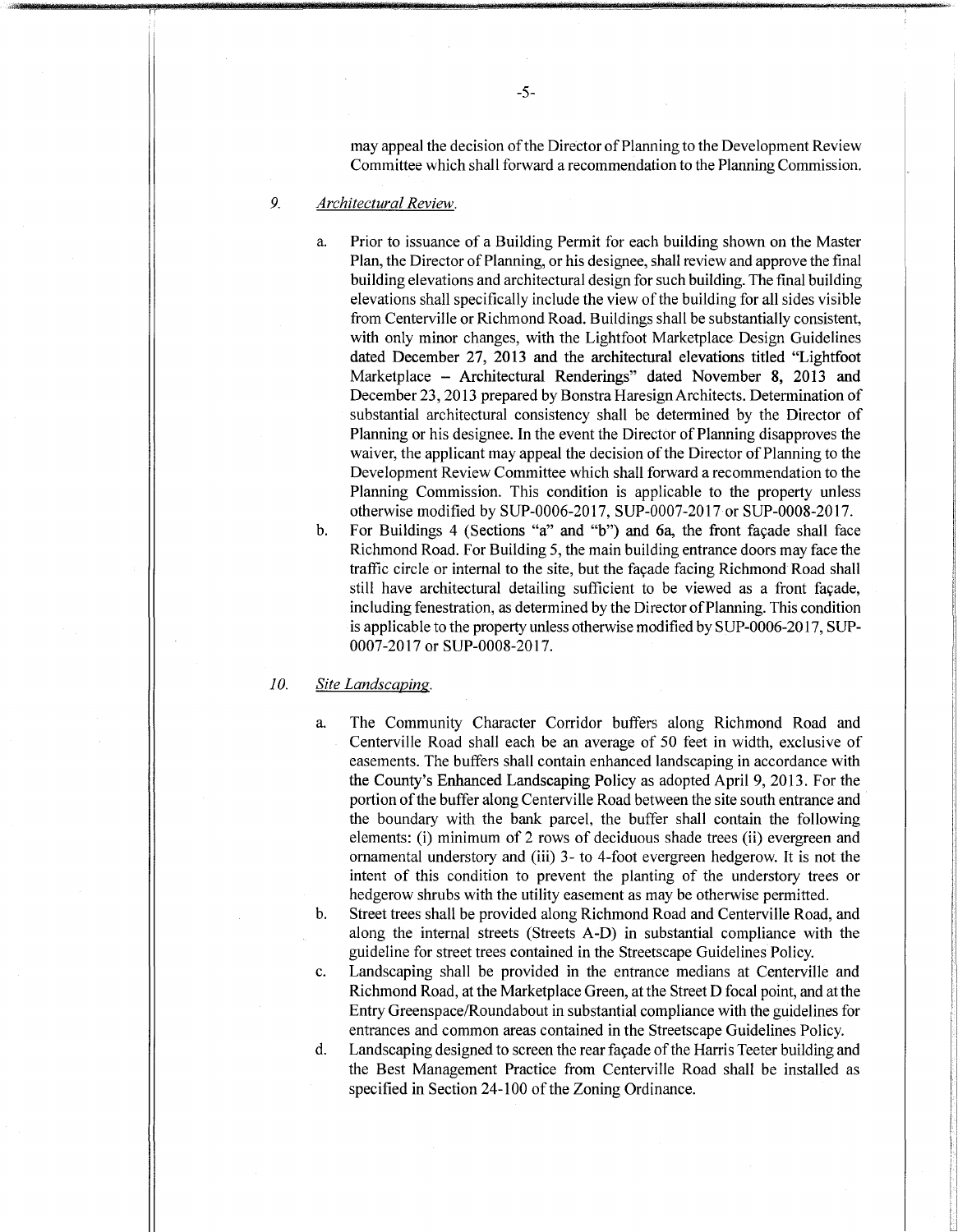- e. The landscaping detailed in a-d of this condition shall be shown as part of the initial building site plan, or shall be submitted as a separate plan concurrent with the initial building site plan. Such landscaping, including the number and spacing of trees per  $10(a)$ , shall be reviewed and approved by the Director of Planning or his designee for consistency with this condition. In the event the Director of Planning disapproves a component of the landscape plan, the applicant may appeal the decision of the Director of Planning to the Development Review Committee which shall forward a recommendation to the Planning Commission. The landscaping shown on the approved landscape plan(s) shall be installed prior to issuance of Certificate of Occupancy for the initial building on the Property, unless other arrangements are approved by the Director of Planning or his designee, in writing.
- *Marketplace Green.* The layout of the Marketplace Green shall be generally in accordance with the "Marketplace Green Alternative 2" design as depicted on the document entitled "Marketplace Green Lightfoot Marketplace Special Use Permit" prepared byAES Consulting Engineers and dated December 18, 2013, as determined by the Director of Planning. 11.
- *Entrance Modification*. Prior to final site plan approval for the initial site plan for the Property, the Owner shall submit documentation demonstrating that permission to modify the entrance to James City County Tax Parcel No. 2430100063 has been obtained, and that a shared access easement or other appropriate legal document is in place that allows access from 2430100063 to the signalized intersection. 12.
- *Signage.* Entrance signage located atthe Property's three entrances as shown on the Master Plan shall be externally illuminated monument style signs, not to exceed eight feet in height. The base of the signs shall be brick or shall use materials similar in type and color with the site architecture. The design of the signs shall be approved by the Director of Planning for consistency with this condition. 13.
- *Screening of Site Features.* Dumpsters and cart corrals that are adjacent to buildings shall be screened by an enclosure composed of masonry, closed cell PVC, prefinished metal or cementitious panels, in detail and colors to blend with adjacent building materials. Where present, such features shall be shown on the site plan forthe adjacent building, and shall be reviewed and approved by the Director of Planning for consistency with this condition. 14.
- *Richmond Road Median Landscaping.* All existing landscaping in the Richmond Road median shall be preserved or replaced with like species. For any site plan that includes the improvements to the Richmond Road/Lightfoot Road/Shopping Center entrance intersection, the existing landscaping shall be shown, together with any plans for relocating or replacing plant material. The plans for relocating or replacing the plant material shall be approved by the Director of Planning prior to final site plan approval for the plan specified above. Should VDOT object to preserving or replacing existing landscaping in the median, a relocation/replanting plan shall be approved by the Director of Planning and VDOT prior to final site plan approval for the plan specified above. 15.